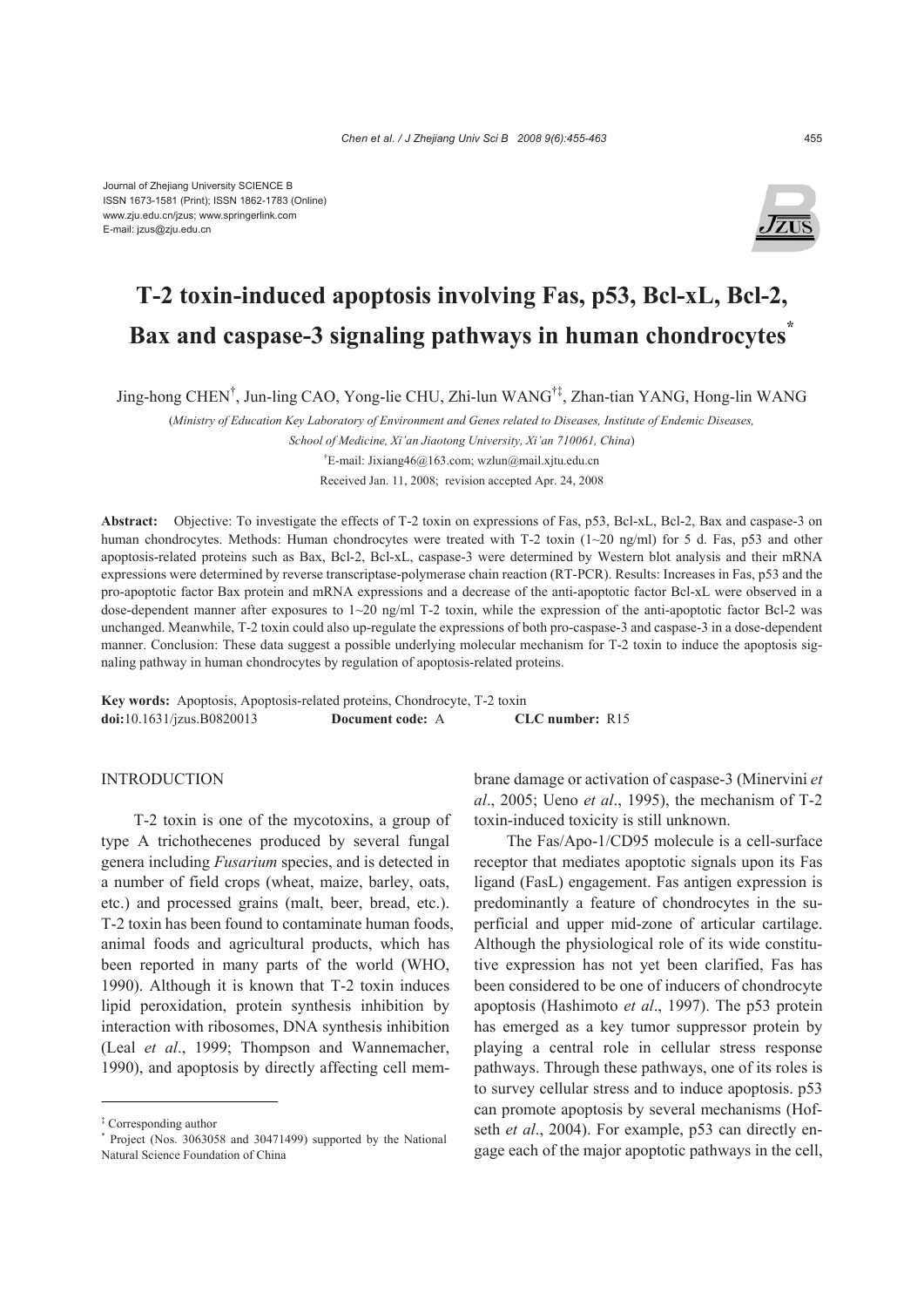stimulating both death receptor signaling and mitochondrial perturbations, including cytochrome C release (Vousden, 2000). The Bcl-2 family has been shown to be a p53 target. Bax, the pro-apoptotic member, is up-regulated in a number of systems during p53-mediated apoptosis (Martin and Elkon, 2004). On the other hand, Bcl-2, the anti-apoptotic member, is down-regulated during p53-mediated apoptosis (Martin and Elkon, 2004). Recent studies have proposed that the alteration of the Bcl-xL, a pro-apoptotic member of the Bcl-2 family (Muchmore *et al*., 1996), to Bax ratio is one of the important factors to decide the fate of a cell (Gonzalez de Aguilar *et al*., 2000). However, the mechanism of T-2 toxin-induced apoptosis involved in the regulation of the balance between these pro- and anti-apoptotic proteins is not fully clear.

Kashin-Beck disease is an endemic disabling osteoarticular disorder, a particular osteoarthritis, and affects about 2.5 million residents with over 100 millions at risk across China (Statistical Information Center of Heath Ministry of China, 2005). The disease attacks the growth plate of joint cartilage and leads to death of chondrocytes. Chondrocyte apoptosis and death in the middle and deep layers of the affected cartilage are the most important pathological symptoms of Kashin-Beck disease (Allander, 1994; Wang *et al*., 2006). T-2 toxin contamination has been suggested to contribute to the classical features of Kashin-Beck disease in human (Yang, 1995). Experimentally, it was shown that administration of T-2 toxin for 5 weeks to chicks provoked a syndrome with several features very similar to human Kashin-Beck disease (Yang, 1995). Further, apoptosis of chondrocytes can be induced by  $T-2$  toxin in vitro  $(1-20)$ ng/ml) (Chen *et al*., 2006).

At present, the molecular modulation mechanism of the T-2 toxin-induced apoptosis remains unclear. Although the ability of T-2 toxin to produce necrosis and depletion of joint cartilages (Yang, 1995) including chondrocyte apoptosis is well documented (Chen *et al*., 2006), little is presently known regarding possible signaling pathways in human chondrocytes by this mycotoxin. Using human chondrocytes, we investigated the mechanism by which T-2 toxin induces apoptotic effects and how these effects are modulated by Fas, p53, some of Bcl-2 family proteins and caspases.

## MATERIALS AND METHODS

#### **Chemicals**

Crystallized trypsin, collagenase type II and testicular hyaluronidase were purchased from Sigma (St. Louis, MO, USA). T-2 toxin was kindly provided by Prof. Jinsheng Yang and Chuanqing Peng at the Institute of Pharmacology and Toxicology, Academy of Military Medical Sciences, China. Rabbit anti-Bax, caspase-3, p53, Fas and β-actin antibodies were purchased from Santa Cruz Biotechnology (Santa Cruz, CA, USA). Monoclonal antibodies to Bcl-2 and Bcl-xL were from BD Biosciences (BD, CA, USA). Secondary goat anti-rabbit IgG and anti-mouse IgG conjugated with horseradish peroxidase were purchased from Jackson ImmunoResearch Laboratories, Inc. (Bar Harbor, ME, USA). Dulbecco's modified Eagle's medium/F12 (DMEM/F12) and Trizol reagent were purchased from Gibco (Grand Island, NY, USA). RT-PCR kits were products of Fermentas Life Sciences (Lithuania). SuperSignal Ultra Western blot chemiluminescence system was products of Pierce Life Science (Rockford, IL, USA). Polyvinylidene fluoride (PVDF) membrane was from Millipore Life Science (Arlington Heights, IL, USA). All other chemicals were of the highest grade available from commercial sources.

## **Chondrocyte isolation and culture**

Fetal articular cartilage was obtained from informed donors who had to stop pregnancy and abort through therapy as approved by the Ethical Committee, School of Medicine, Xi'an Jiaotong University, Xi'an, China. Slices of cartilage were aseptically dissected and chondrocytes were obtained by sequential digestions with hyaluronidase, crystallized trypsin and collagenase type II as previously described (Wei *et al*., 1987). Cells were cultured to confluence at 37 °C in a humidified atmosphere containing  $5\%$  (v/v)  $CO<sub>2</sub>$  in complete medium (DMEM/F12 with 15% (v/v) fetal calf serum, 100 U/ml penicillin and 100 μg/ml streptomycin). All experiments were performed using first passage chondrocytes to minimize any problems of de-differentiation.

# **Culture of chondrocytes with T-2 toxin**

First passage chondrocytes were used. After 24 h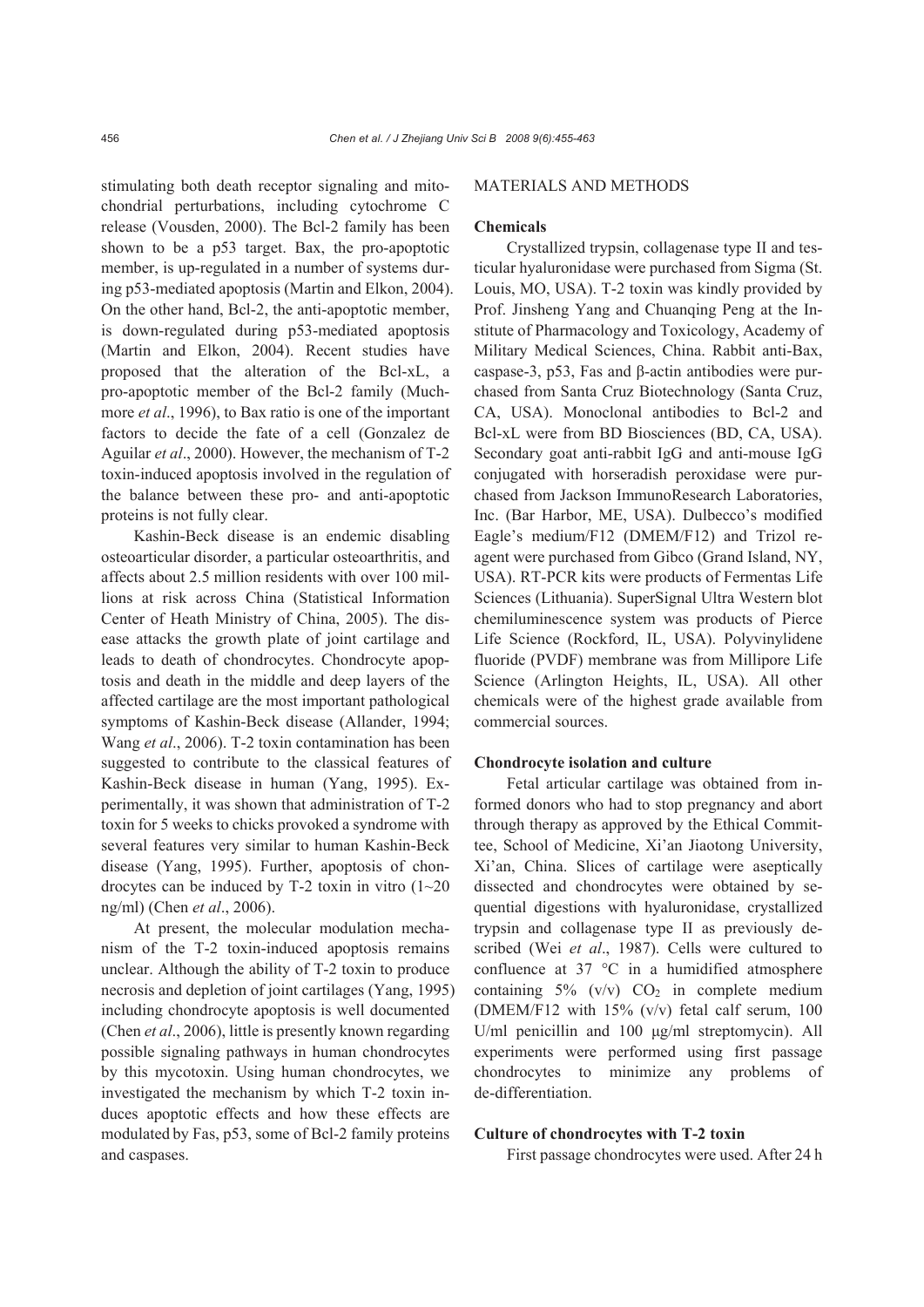of culture, DMEM/F12 was replaced by the same medium containing various concentrations (0, 1, 10 and 20 ng/ml) of T-2 toxin. The concentrations of T-2 toxin used in thisstudy were chosen based on results from previously reported 3-(4,5-dimethylthiazolyl-2)- 2,5-diphenyltetrazolium bromide (MTT) assay (Chen *et al*., 2006). Cultures were incubated from 1 to 5 d at 37 °C under 5% (v/v)  $CO<sub>2</sub>$ .

## **Cell viability assay by MTT**

Cells were seeded onto individual 96-well plates  $(5\times10^{3} \text{ well}^{-1})$ . After 24 h of culture, complete medium (DMEM/F12 with 15% (v/v) fetal calf serum) with or without T-2 toxin (1~8000 ng/ml) was added and incubated for 1 to 5 d. Then, 10 μl MTT at a final concentration of 500 μg/ml was added into the culture medium. After 4 h, the medium containing MTT was aspirated and replaced by 100 μl dimethyl sulfoxide (DMSO) for 0.5 h to prepare cell lysate. The optical density (OD) was then measured in an enzyme linked immunosorbent assay (ELISA) plate reader at 490 nm.

## **Western blotting**

Western blot analyses for Bax, Bcl-2, Bcl-xL, p53, Fas, caspase-3 and β-actin expressions were performed as previously described with minor modifications (Tian *et al*., 2000). Cells were harvested and protein was obtained after total RNA was extracted from cell cultures by using Trizol reagent according to the manufacturer's instructions. Equal amounts of total proteins were subjected to  $8\%$  (v/v) sodium dodecyl sulfate-polyacrylamide gel electrophoresis (SDS-PAGE) and electrophoretically transferred to PVDF membrane. After being blocked with Tween 20 Tris-buffered saline (TTBS; 20 mmol/L Tris HCl pH 7.6, 137 mmol/L NaCl, and 0.05% (v/v) Tween 20) containing  $5\%$  (w/v) nonfat milk for 1 h at room temperature, the membrane was incubated with primary antibody overnight at 4 °C. After being washed three times for 10 min each in TTBS, the membrane was incubated with an appropriately diluted horseradish peroxidase-labeled secondary antibody (1:5000) in blotting buffer for 1 h at room temperature. The membrane was washed three times, then reacted with SuperSignal Ultra Western blot chemiluminescence system according to the manufacturer's protocol, and finally subjected to autoradiography. The strength of

the signal was analyzed by using densitometry, and the results were expressed as arbitrary units. Protein levels were standardized by comparison with anti-β-actin antibody.

# **RNA extraction and quantitative reverse transcriptase-polymerase chain reaction (RT-PCR) analysis**

Total RNA was extracted from cell cultures using Trizol reagent according to the manufacturer's instructions, and the RNA concentration was determined spectrophotometrically at 260 nm. RNA was diluted to 2 μg/ml with water pretreated with diethylpyrocarbonate, containing 1 U/μl RNase inhibitor and 3 mmol/L dithiothreitol (DTT). The following substracts were placed into a tube: 1 μl RNA (containing 2 μg total RNA), 1 μl oligo(dT)  $12~18$ , 1 μl reverse transcriptase, 2 μl 10 mmol/L deoxynucleoside triphosphate (dNTP), 2 μl 0.1 mol/L DTT, 4 μl  $5\times$  buffer, and sterilized distilled water up to a total volume of 20 μl. The mixture was incubated at 37 °C for 60 min. After reverse transcription, the sample was heated at 95 °C for 5 min to denaturate the reverse transcriptase, and then stored at −30 °C for PCR.

Table 1 shows the synthetic oligonucleotide primers used for RT-PCR and the product sizes. All primers were synthesized by Boya Biotechnology Co., Ltd. (China). Glyceraldehyde-3-phosphate dehydrogenase (GAPDH) was used as an internal standard to normalize all samples for potential variations in mRNA content. Single-stranded cDNA was used as a template for PCR amplification by using Taq polymerase. After 2 min at 94 °C, amplifications were preformed for all samples under the following conditions: 94 °C for 30 s, 52 °C for 60 s, and 72 °C for 2 min for 40 cycles, with a final incubation at 72 °C for 7 min. Following PCR, 5 μl samples aliquots were electrophoresed on a 2% (w/v) agarose gel for 35 min at 120 V, and then stained with ethidium bromide and photographed. Densitometry was performed using WorkLab software. The data were recorded as the ratio of sample to internal standard.

#### **Statistical analysis**

All data were expressed as mean±*SD*. Means of different groups were compared by using analysis of variance (ANOVA) with post-hoc testing. A *P* value less than 0.05 was considered statistically significant.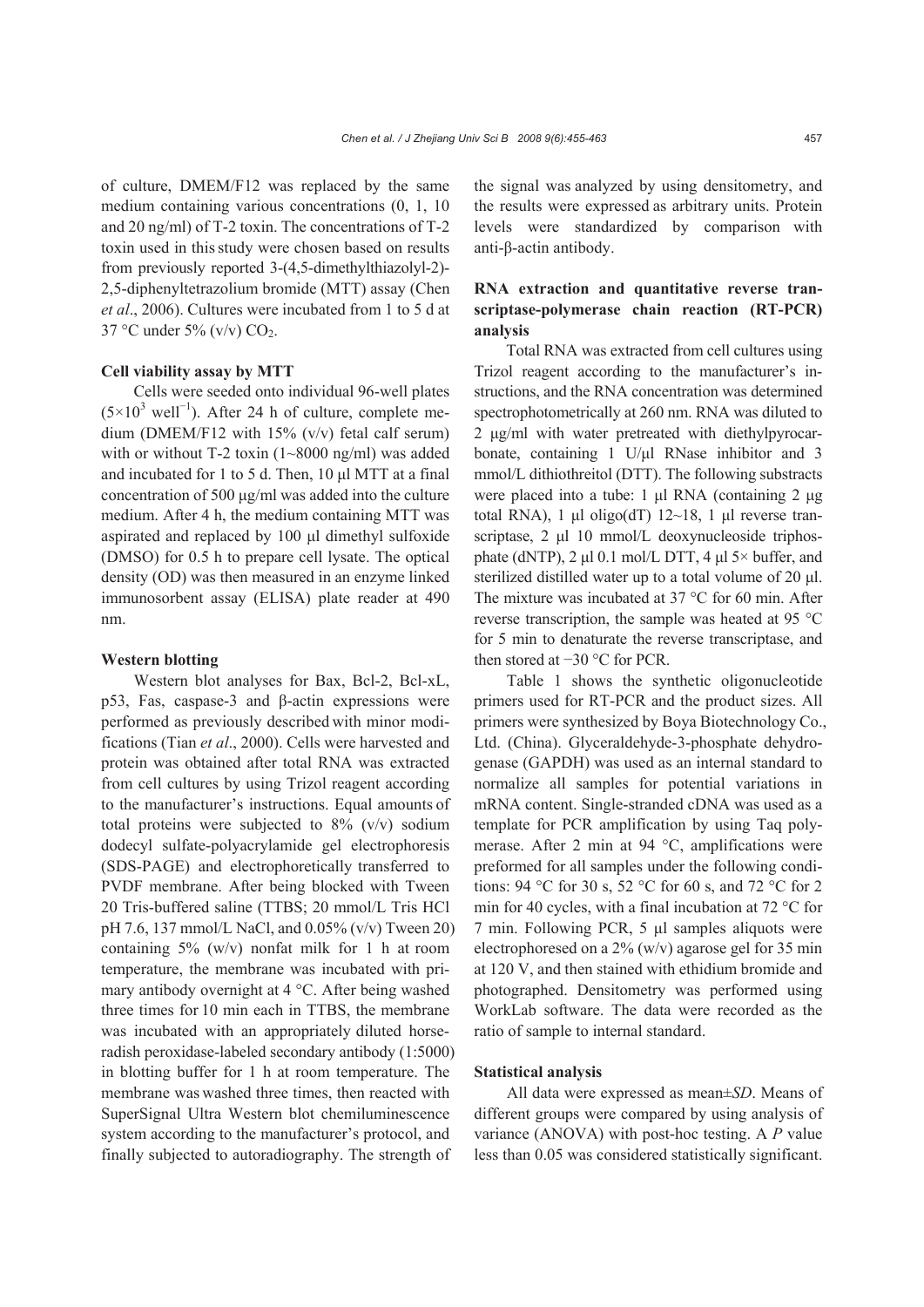| Apoptosis<br>modulator | Upstream primer $(5'–3')$    | Downstream primer $(5'–3')$   | <b>Size</b><br>(bp) |
|------------------------|------------------------------|-------------------------------|---------------------|
| <b>Bax</b>             | ACCAAGAAGCTGAGCGAGTGT        | <b>ACAAACATGGTCACGGTCTGC</b>  | 332                 |
| $Bcl-2$                | AGATGTCCAGCCAGCTGCAC         | <b>TGTTGACTTCACTTGTGGCC</b>   | 388                 |
| $Bcl-xL$               | GGAGCTGGTGGTTGACTTTCT        | CCGGAAGAGTTCATTCACTAC         | 379                 |
| p53                    | CAGCCAAGTCTGTGACTTGCACGTAC   | CTATGTCGAAAAGTGTTTCTGTCATC    | 293                 |
| Fas                    | <b>CAAGTGACTGACATCAACTCC</b> | <b>CCTTGGGTTTTCCTTTCTGTGC</b> | 549                 |
| Caspase-3              | CTCGGTCTGGTACAGATGTCGATG     | GGTTAACCCGGGTAAGAATGTGCA      | 540                 |
| <b>GAPDH</b>           | TTACTCCTTGGAGGCCATGTGGGCC    | ACTGCCACCCAGAAGACTGTGGATGG    | 465                 |

**Table 1 Primers for semiquantitative RT-PCR** 

## **RESULTS**

# **Effect of T-2 toxin on cellular proliferation of chondroctyes**

Effects of T-2 toxin on chondrocyte viability were quantified with the MTT reduction assay (Fig.1). T-2 toxin induced a time- and dose-dependent inhibition of cellular proliferation in chondrocytes. All the concentrations  $(1~8000~\text{ng/ml})$  significantly decreased the cell viability after 3 d of exposure to T-2 toxin. Maximum suppression of cell viability was evident at Day 5. At Day 5, 10 ng/ml of T-2 toxin produced a 50% reduction in cell viability; this concentration, as well as 1 and 20 ng/ml, was therefore selected for subsequence studies.



**Fig.1 Effects of different concentrations of T-2 toxin on the cellular viability of chondrocytes estimated by MTT reduction. Cells were incubated in absence or presence of T-2 toxin at different concentrations for different time periods (1~5 d). MTT reduction was then calculated to indicate cellular proliferation. Results are expressed as mean±***SD* **of six independent determinations. \*** *P***<0.05, significantly different from control values** 

# **Protein expression on T-2 toxin-induced apoptotic chondrocytes**

As prototypes of the regulatory proteins of apoptosis, we examined the levels of the Bcl-2, Bcl-xL, p53, caspase-3, Fas and Bax proteins in chondrocytes. Cells were treated with T-2 toxin (1, 10 and 20 ng/ml) for 5 d followed by Western blot analysis for those proteins (Fig.2). The results show that Bax protein levels increased in a dose-dependent manner in T-2 toxin-treated cells, whereas Bcl-xL levels decreased slightly and Bcl-2 remained unchanged, resulting in an increase of the Bax/Bcl-2 and Bax/Bcl-xL ratios (Fig.3). Moreover, increases in Fas and p53 proteins were also observed in a dosedependent manner following treatment with T-2 toxin (10 and 20 ng/ml), as shown in Fig.4.



**Fig.2 Western blotting analyses of T-2 toxin-induced expressions of Bcl-2, Bcl-xL, Bax, caspase-3, p53 and Fas proteins in human chondrocytes. The intensities of Bcl-2, Bcl-xL, Bax, caspase-3, p53 and Fas bands were normalized with respect to the intensities of β-actin bands detected on the same blots** 

Lane 1: Untreated control; Lanes 2~4: Treatment with 1, 10 and 20 ng/ml of T-2 toxin for 5 d, respectively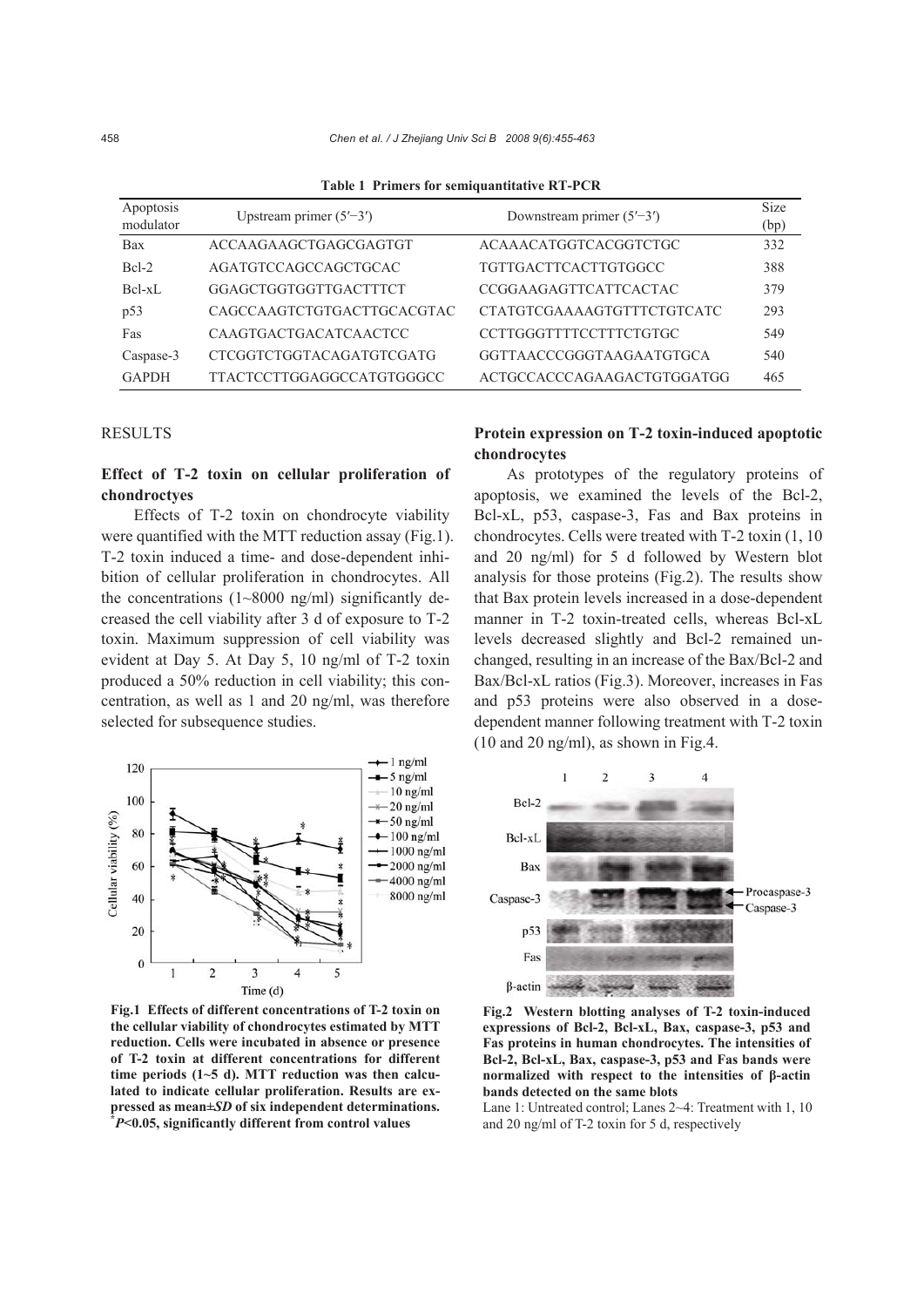

**Fig.3 Ratios of (a) Bax/Bcl-2 and (b) Bax/Bcl-xL**  \* *P*<0.05 vs control



**Fig.4 The levels of (a) caspase-3, (b) p53 and (c) Fas quantified by densitometric analysis of the three autoradiographs**  \* *P*<0.05 vs control

To determine whether the signature apoptotic effecter caspase-3 was activated by T-2 toxin, caspase-3 protein was examined. The results show that both procaspase-3 and caspase-3 proteins were increased in a dose-dependent manner following treatment with T-2 toxin (1, 10 and 20 ng/ml) for 5 d (Fig.4), suggesting that capase-3 is a downstream mediator in T-2 toxin-induced chondrocyte apoptosis.

# **RT-PCR detection of Bax, Bcl-xL, Bcl-2, p53, Fas and caspase-3 mRNA of T-2 toxin-induced apoptotic chondrocytes**

To determine whether regulation of the Bax, Bcl-xL, p53, Fas and caspase-3 proteins was mediated via modulating expression of their respective mRNA, we analyzed the expression of the transcripts encoding these proteins by semiquantitative RT-PCR procedures. The Bax, Bcl-xL, p53, Fas and caspase-3 specific products generated by RT-PCR were normalized with respected to GAPDH RT-PCR bands generated by amplification of the same cDNAs (Fig.5). Fig.6 shows that the chondrocytes express mRNA for the Bax, Bcl-xL, p53, Fas and caspase-3 at the 5th day as mediator of apoptosis, in agreement with their protein levels.



**Fig.5 RT-PCR analysis of T-2 toxin-induced expressions of Bcl-2, Bcl-xL, Bax, caspase-3, p53 and Fas mRNA in human chondrocytes. Results were normalized according to GAPDH levels (***n***=3)** 

Lane 1: Untreated control; Lanes 2~4: Treatment with 1, 10 and 20 ng/ml of T-2 toxin for 5 d, respectively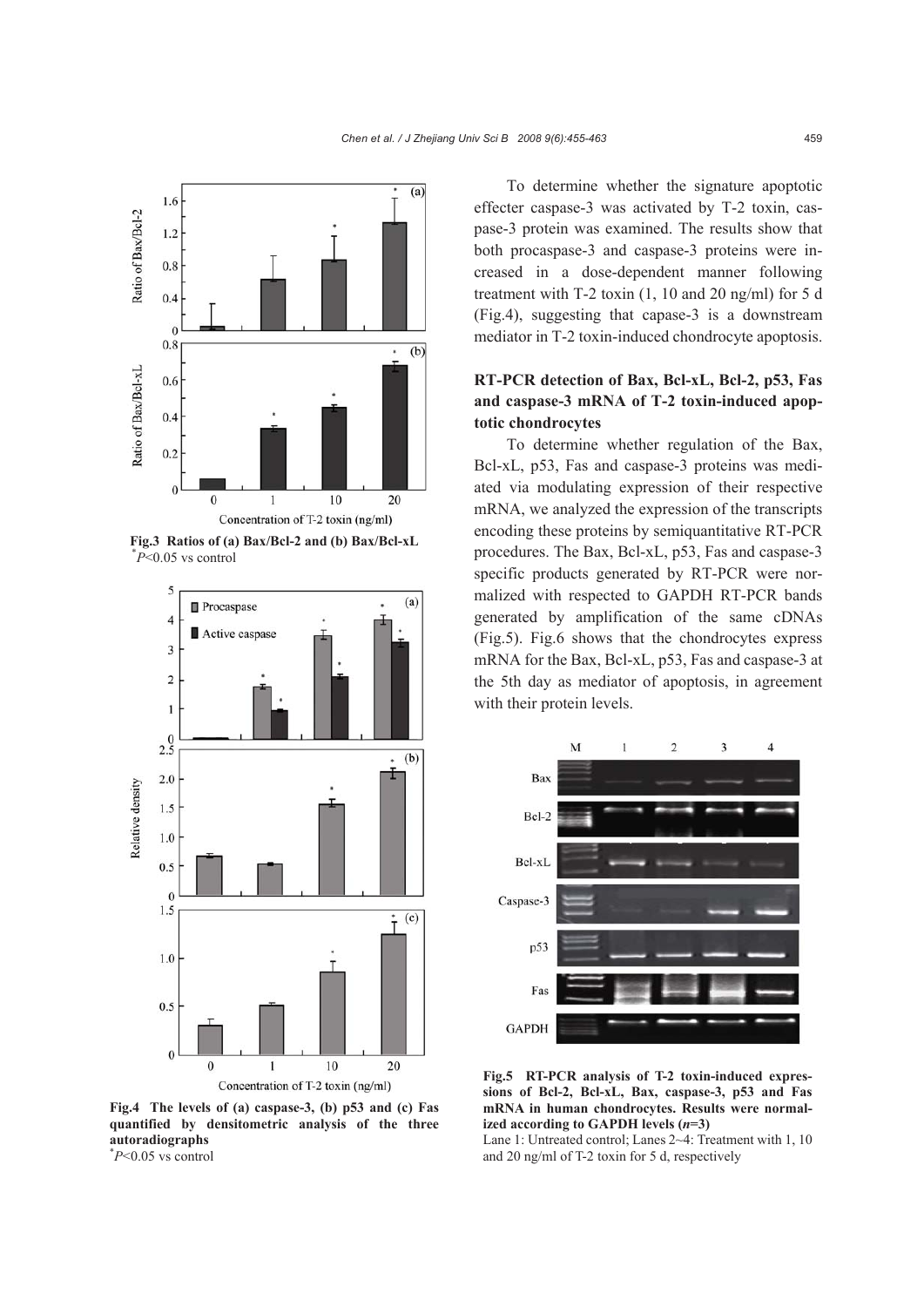

**Fig.6 Relative mRNA levels of (a) Bcl-xL, (b) Bax (c) Bcl-2, (d) caspase-3, (e) p53 and (f) Fas** \* *P*<0.05 vs control

# **DISCUSSION**

T-2 toxin belongs to a group of mycotoxins that are widely encountered as natural contaminants known to elicit toxic responses in human cell lines in vivo, such as inhibition of DNA, RNA and protein syntheses in several cellular systems (Ji *et al*., 1994). A number of mechanisms of cell growth inhibition and apoptosis induction by T-2 toxin have been demonstrated (Holme *et al*., 2003). Our previous results show that T-2 toxin can inhibit the proliferation of human chondrocytes and induce apoptosis of chondrocytes (Chen *et al*., 2006). However, the signaling pathways governing apoptosis in mammalian cells are complex and the pro- and anti-apoptotic variations regulate cell survival change according to

cell type (Cory and Adams, 2002). The cellular and molecular mechanisms underlying T-2 toxin-induced apoptosis in chondrocytes have not been well defined. Therefore, in this study, we focused on characterizing the T-2 toxin-induced apoptotic signaling pathways in human chondrocytes.

Studies of Fas/FasL expression in isolated human chondrocytes indicate that agonistic Fas antibody is able to induce apoptosis in approximately 20% of chondrocytes in vitro (Hashimoto *et al*., 1997). The expression of functional Fas antigen on osteoarthritis chondrocytes has shown that these cells undergo Fas-mediated apoptosis both in vivo and in vitro (Hashimoto *et al*., 1997)*.* In our present study, we demonstrated that high levels of Fas protein and mRNA were induced by T-2 toxin in chondrocytes,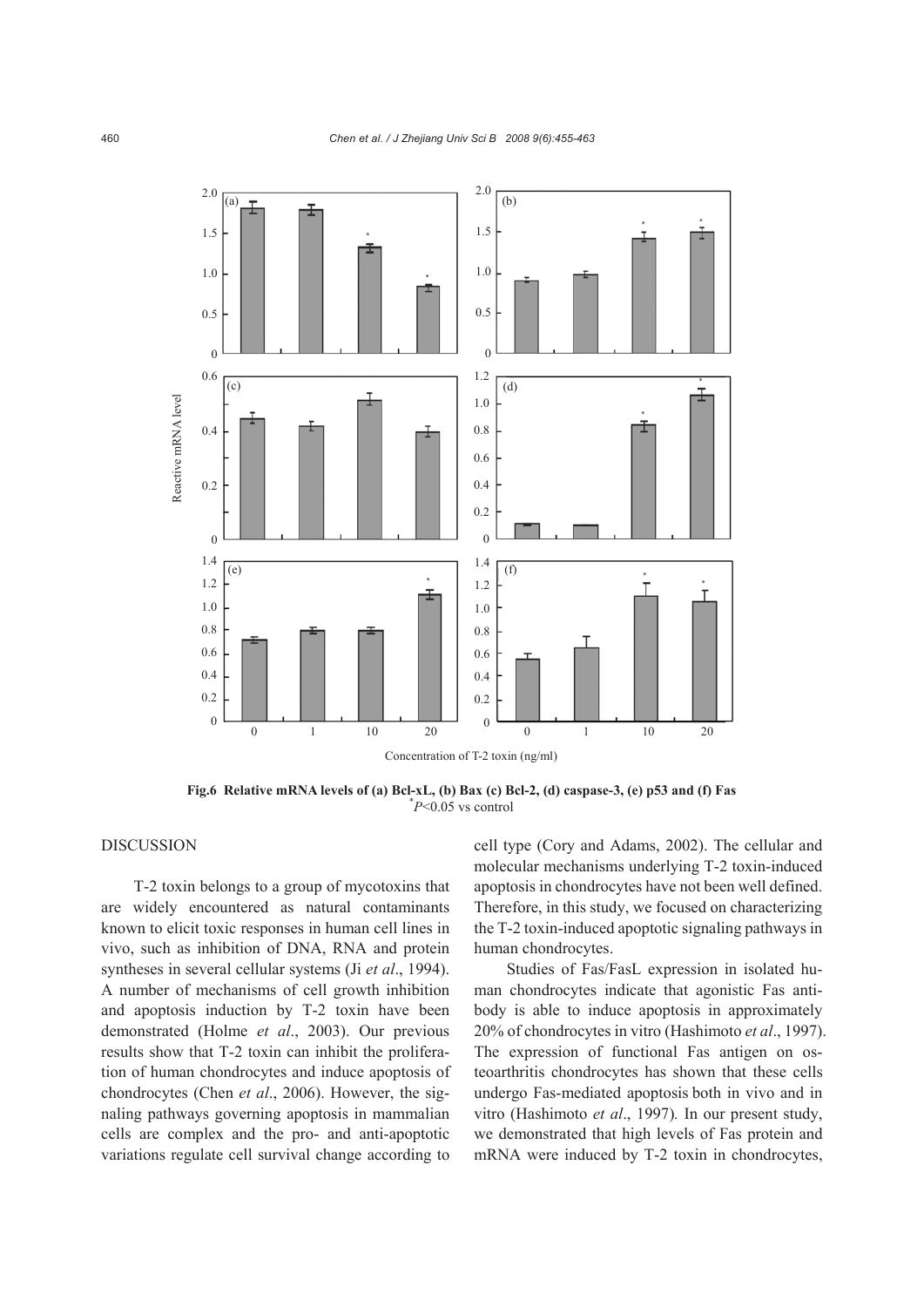which suggests that the Fas/FasL apoptotic pathway may also contribute to T-2 toxin-induced apoptosis in chondrocytes.

In a study of the mechanism of action of T-2 toxin on the liver, placenta and fetal liver, it was reported that mechanism of T-2 toxin-induced toxicity in pregnant rats is due to oxidative stress followed by the activation of the mitogen-activated protein kinase (MAPK) pathway, finally inducing apoptosis, and that the c-Jun gene was suggested to play an important role in T-2 toxin-induced apoptosis (Sehata *et al*., 2005). In the present study, we propose another possible underlying molecular mechanism of T-2 toxin-induced chondrocyte apoptosis via the activation of p53 and the regulation of apoptosis-related proteins. p53 plays an importantrole in mitochondrial membrane stability and promotes apoptosis (Rich *et al*., 2000; Vousden, 2000). p53 is a tightly regulated transcription factor that induces cell cycle arrest or apoptosis in response to cellularstress, such as DNA damage (Evan and Littlewood, 1998). Despite its central role in cell apoptosis, the mechanism of p53-mediated apoptosis after cellular stress remains unclear. It is now clear that a number of phosphorylation sites on p53 are altered after DNA damage, and such phosphorylation events have been shown to result in alterations in p53 that make it more stable and more active (Vousden, 2000; Vogelstein *et al*., 2000). Moreover, current evidence indicates that the mode of action of p53-mediated apoptosis involves transactivation of target genes and direct signaling events that may induce two sets of genes upon stress signals. One set, such as p21/*waf-1* and GADD45, mainly functions in cell growth control, and the other, such as Bax and Bcl-2, acts on apoptosis (Agarwal *et al*., 1998). In the present study, we observed that p53 protein and mRNA were highly expressed in T-2 toxin-induced chondrocytes. The activation of p53 by T-2 toxin would then affect the expression of its downstream effectors, such as the Bcl-2 family proteins.

It is well recognized that the Bcl-2 family proteins are central regulators of apoptosis and that the Bcl-2 family members act like checkpoints through which survival and death signals pass before they determine the fate of the cell (Cory and Adams, 2002). In our study, T-2 toxin was shown to be capable of both down-regulating the anti-apoptotic factor Bcl-xL

and up-regulating the pro-apoptotic factor Bax, thereby increasing the Bax/Bcl-xL ratio and disposing to apoptosis. Interestingly, T-2 toxin induced apoptosis with an increased level of p53, which transactivates Bax expression. But in these cells, Bcl-2 levels remained almost unchanged, thereby shifting the Bax/Bcl-2 ratio towards apoptosis. The activation of the p53-mediated apoptotic signaling pathway may play an important role in apoptosis by modulating the Bax/Bcl-2 or Bax/Bcl-xL ratio.

Caspases, represented by a family of cysteine proteases, are the key proteins that modulate the apoptotic response. Caspase-3 is a key executioner of apoptosis, which is activated by an initiator caspase such as caspase-9. These activated caspases cleave many cellular substrates, ultimately leading to cell death (Earnshaw *et al*., 1999; Wang *et al*., 2007). We found that T-2 toxin could up-regulate caspase-3 protein and mRNA expression in a dose-dependent manner on the human chondrocytes. Thus, T-2 toxin-induced chondrocyte death was accompanied by an increase in the caspase-3, which then stimulates the molecular cascade of apoptosis.

Tumour necrosis factor α (TNF-α) is also one of mediators that induce chondrocyte apoptosis in vitro (Yoshimura *et al*., 2006). In vivo, however, it is likely that TNF-α as one of catabolic cytokines is produced by cartilage in osteoarthritis that could function as effectors of chondrocyte apoptosis (Fernandes *et al*., 2002). Production of TNF-α results in high level of nitric oxide (NO), which in turn induces chondrocyte apoptosis (Clancy *et al*., 2004). Our previous study showed that T-2 toxin increased the production of TNF-α (Li *et al*., 2008). Therefore, TNF-α could play an important role in triggering and modulating of T-2 toxin-induced apoptosis.

Our results suggest that T-2 toxin creates a pro-apoptotic environment by inducing Fas up-regulation on the chondrocyte surface, and then up-regulates p53 proteins, which in turn increases both the Bax/Bcl-2 and the Bax/Bcl-xL ratios, activates caspase-3, and induces apoptosis. Thus, Fas, an apoptosis inducer, and p53, a pleiotropic mediator in Kashin-Beck disease, play a crucial role in chondrocyte death. Previous work from our laboratory has shown that a feature of Kashin-Beck disease is the apoptosis of chondrocytes in the middle layer of cartilage and chondrocyte death in the deep layer of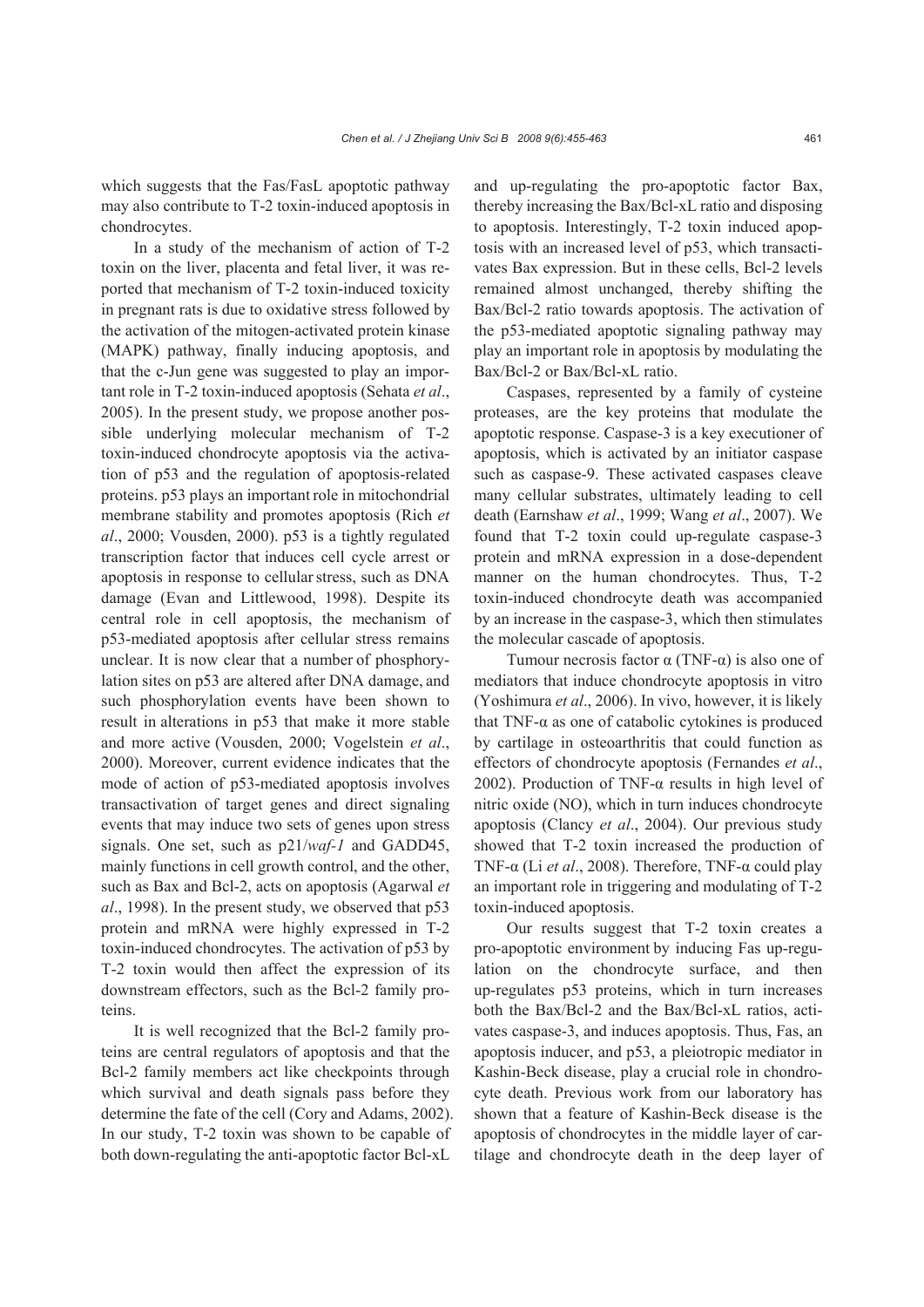affected cartilage, and that expressions of Bcl-2, Bax and Fas changed in articular cartilage in Kashin-Beck disease (Wang *et al*., 2006). Therefore, this phenomenon of T-2 toxin-induced apoptosis and its signal pathway in vitro might occur and be significant in the progression of Kashin-Beck disease, and ultimately lead to pathological cartilage destruction in Kashin-Beck disease. It is now established that Bcl-2, Bax, Bcl-xL, p53 and Fas are expressed on chondrocytes, and that alterations in the susceptibility of the cells to T-2 toxin-induced cell death have been strongly implicated in the pathogenesis of Kashin-Beck disease. Results of this study may provide an explanation for effects of T-2 toxin on pathogenesis of Kashin-Beck disease.

## **References**

- Agarwal, M.L., Taylor, W.R., Chernov, M.V., 1998. The p53 network. *J. Biol. Chem*., **273**(1):1-4. [doi:10.1074/jbc. 273.1.1]
- Allander, E., 1994. Kashin-Beck disease. An analysis of research and public health activities based on a bibliography 1849-1992. *Scand. J. Rheumatol.*, **23**:1-36. [doi:10. 3109/03009749409117126]
- Chen, J.H., Chu, Y.L., Cao, J.L., Yang, Z.T., Guo, X., Wang, Z.L., 2006. T-2 toxin induces apoptosis, and selenium partly blocks, T-2 toxin induced apoptosis in chondrocytes through modulation of the Bax/Bcl-2 ratio. *Food Chem. Toxicol.*, **44**(4):567-573. [doi:10.1016/j.fct.2005.09. 004]
- Clancy, R.M., Gomez, P.F., Abramson, S.B., 2004. Nitric oxide sustains nuclear factor kappaB activation in cytokine-stimulated chondrocytes. *Osteoarthritis Cartilage*, **12**(7):552-558. [doi:10.1016/j.joca.2004.04.003]
- Cory, S., Adams, J.M., 2002. The Bcl-2 family: regulators of the cellular life-or-death switch. Nature Reviews. *Nat. Rev. Cancer*, **2**(9):647-656. [doi:10.1038/nrc883]
- Earnshaw, W.C., Martins, L.M., Kaufmann, S.H., 1999. Mammalian caspases: structure, activation, substrates, and functions during apoptosis. *Ann. Rev. Biochem.*, **68**(1):383-424. [doi:10.1146/annurev.biochem.68.1.383]
- Evan, G., Littlewood, T., 1998. A matter of life and cell death. *Science*, **281**(5381):1317-1322. [doi:10.1126/science.281. 5381.1317]
- Fernandes, J.C., Martel-Pelletier, J., Pelletier, J.P., 2002. The role of cytokines in osteoarthritis pathophysiology. *Biorheology*, **39**(1-2):237-246.
- Gonzalez de Aguilar, J.L., Gordon, J.W., Rene, F., 2000. Alteration of the Bcl-x/Bax ratio in a transgenic mouse model of amyotrophic lateral sclerosis: evidence for the implication of the p53 signaling pathway. *Neurobiol. Dis.*, **7**(4):406-415. [doi:10.1006/nbdi.2000.0295]
- Hashimoto, S., Setareh, M., Ochs, R.L., Lotz, M., 1997. Fas/Fas ligand expression and induction of apoptosis in

chondrocytes. *Arthritis Rheum.*, **40**(10):1749-1755. [doi: 10.1002/art.1780401004]

- Hofseth, L.J., Hussain, S.P., Harris, C.C., 2004. p53: 25 years after its discovery. *Trends in Pharmacological Sciences*, **25**(4):177-181. [doi:10.1016/j.tips.2004.02.009]
- Holme, J.A., Morrison, E., Samuelsen, J.T., Wiger, R., Lag, M., Schwarze, P.E., Bernhoft, A., Refsnes, M., 2003. Mechanisms involved in the induction of apoptosis by T-2 and HT-2 toxins in HL-60 human promyelocytic leukemia cells. *Cell Biol. Toxicol*., **19**(1):53-68. [doi:10.1023/A: 1022069715399]
- Ji, X., Ning, K., Liang, D., Shi, G., 1994. Effects of sterigmatocystin and T-2 toxin on the induced of unscheduled DNA synthesis in primary cultures of human gastric epithelial cells. *Nat. Toxins*, **2**(3):115-119. [doi:10.1002/ nt.2620020305]
- Leal, M., Shimada, A., Ruíz, F., González de Mejía, E., 1999. Effect of lycopene on lipid peroxidation and glutathione-dependent enzymes induced by T-2 toxin in vivo. *Toxicol. Lett.*, **109**(1-2):1-10. [doi:10.1016/S0378-4274 (99)00062-4]
- Li, S.Y., Cao, J.L., Shi, Z.L., Chen, J.H., Zhang, Z.T., Clare, E.H., Bruce, C., 2008. Promotion of the articular cartilage proteoglycan degradation by T-2 toxin and selenium protective effect. *J. Zhejiang Univ. Sci. B*, **9**(1):22-33. [doi:10.1631/jzus.B071322]
- Martin, D.A., Elkon, K.B., 2004. Mechanisms of apoptosis. *Rheum. Dis. Clin. North. Am.*, **30**(3):441-454. [doi:10. 1016/j.rdc.2004.04.008]
- Minervini, F., Fornelli, F., Lucivero, G., Romano, C., Visconti, A., 2005. T-2 toxin immunotoxicity on human B and T lymphoid cell lines. *Toxicology*, **210**(1):81-91. [doi:10. 1016/j.tox.2005.01.007]
- Muchmore, S.W., Sattler, M., Liang, H., Meadows, R.P., Harlan, J.E., 1996. X-ray and NMR structure of human Bcl-xL, an inhibitor of programmed cell death. *Nature*, **381**(6580):335-341. [doi:10.1038/381335a0]
- Rich, T., Allen, R.L., Wyllie, A.H., 2000. Defying death after DNA damage. *Nature*, **407**(6805):777-783. [doi:10.1038/ 35037717]
- Sehata, S., Kiyosawa, N., Atsumi, F., Ito, K., Yamoto, T., Teranishi, M., Uetsuka, K., Nakayama, H., Doi, K., 2005. Microarray analysis of T-2 toxin-induced liver, placenta and fetal liver lesions in pregnant rats. *Exp. Toxicol. Pathol.*, **57**(1):15-28. [doi:10.1016/j.etp.2005.02.005]
- Statistical Information Center of Heath Ministry of China, 2005. Report on population survey of prevention and treatment of Kashin-Beck disease of China in 2005. *Chin. J. Endemiol*., **24**(5):589-591 (in Chinese).
- Thompson, W.L., Wannemacher, R.W.Jr., 1990. In vivo effects of T-2 mycotoxin on synthesis of proteins and DNA in rat tissues. *Toxicol. Appl. Pharmacol.*, **105**(3):483-491. [doi:10.1016/0041-008X(90)90151-J]
- Tian, B., Takasu, T., Henke, C.A., 2000. Functional role of cyclin A on induction of fibroblast apoptosis due to ligation of CD44 matrix receptor by anti-CD44 antibody. *Exp. Cell Res.*, **257**(1):135-144. [doi:10.1006/excr.2000.4871]